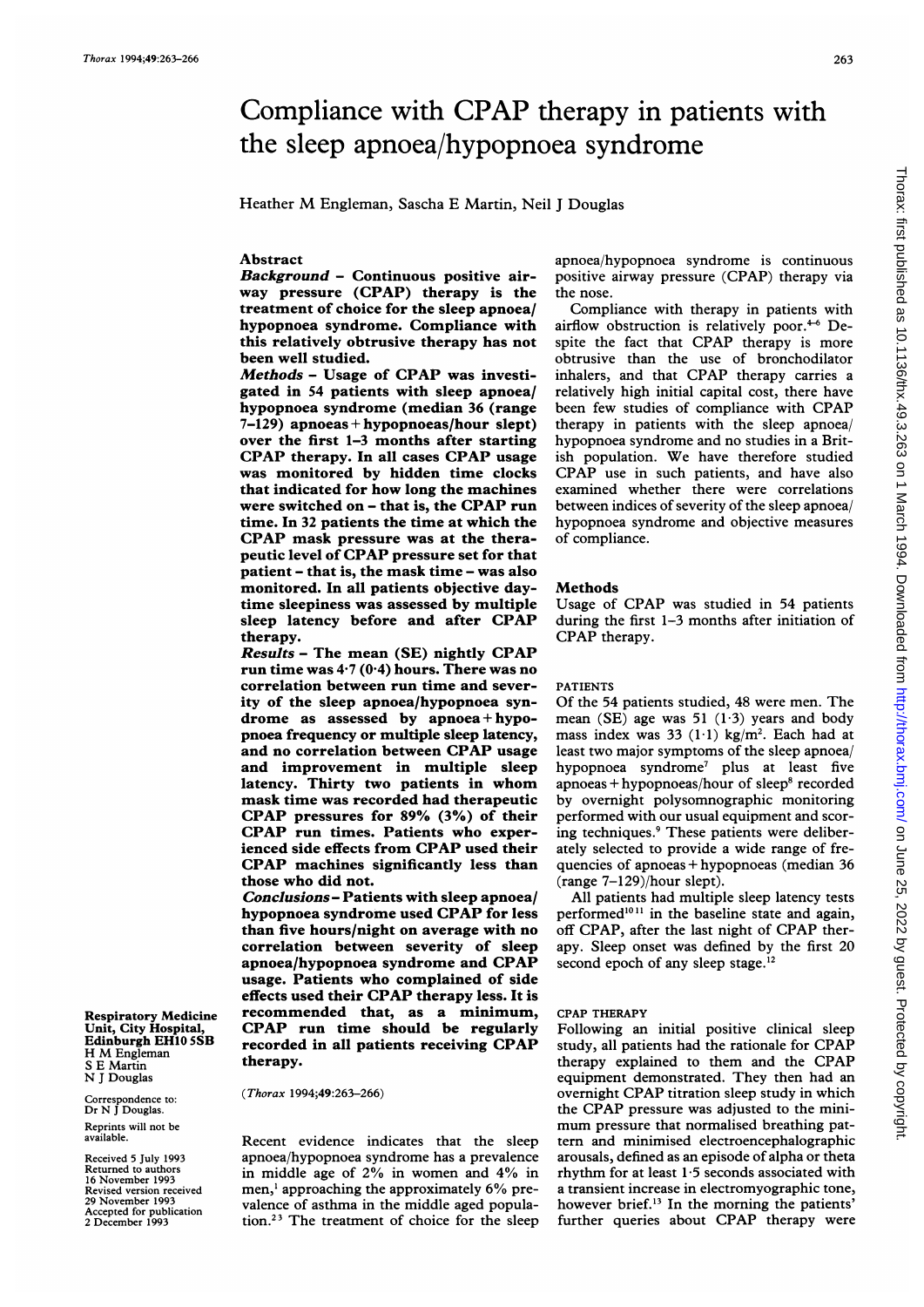# PROTOCOLS

The first 22 patients studied received Respironics Sleep Easy II or Sleep Easy III CPAP units with hidden time clocks which indicated for how long the machines were switched on the "CPAP run time." These time clocks were read when the machines were issued and reread after three months. These patients were taking part in a parallel group study of the effect of CPAP on daytime function.<sup>11</sup>

The 32 subsequent patients were issued with ResCare Sullivan APD <sup>1</sup> CPAP units which had been modified by building in two time clocks. The first, as in the Sleep Easy II and III machines, indicated the CPAP run time. The second was linked to a pressure sensitive switch connected via a polythene tube to the CPAP mask, this tube passing along the CPAP hosing.'4 The pressure sensitive switch was set so that it was activated when the pressure in the mask was more than 2 cm  $H<sub>2</sub>O$  below the therapeutic level of CPAP pressure set for that patient, thus monitoring the time spent at an effective CPAP pressure -"the mask time." These patients were taking part in <sup>a</sup> crossover trial of CPAP therapy; their time clocks were read when the CPAP units were dispensed and again one month thereafter.

#### STATISTICAL ANALYSIS

Correlation analysis to determine significant associations and multiple regression analysis with forward stepwise entry of variables to assess the relative contributions of different factors were conducted using the SPSS-X package.<sup>15</sup>

#### Results

The mean (SE) nightly CPAP run time for the 54 patients was  $4\cdot7$  (0.4) hours. There was no correlation between CPAP run time and frequency of apnoeas + hypopnoeas (fig 1), baseline multiple sleep latency time (MSLT; fig 2), or body mass index, nor was there any correlation between change in MSLT following therapy and CPAP run time (fig 3). Separate analyses of the data from the two component studies showed that none of these correlations were significant.

The 32 patients in whom mask time was recorded had therapeutic CPAP pressures for 89% (3%) of their CPAP run times (fig 4). The patient in whom appropriate CPAP pressure was only achieved for 24% of the night was subsequently found to have displaced the cap from one of the sensing ports on his CPAP mask.



Figure 1 Relation between number of apnoeas + hypopnoeas/hour slept and CPAP run time. No significant correlation was seen  $(r = 0.04, p < 0.5)$ .



Figure 2 Relation between mean multiple sleep latency time (MSLT) at baseline and CPAP run time. No significant correlation was seen  $(r = 0.13, p < 0.2)$ .



Figure <sup>3</sup> Relation between CPAP run time and improvement in multiple sleep latency time. No significant correlation was seen  $(r = 0.13, p > 0.1)$ .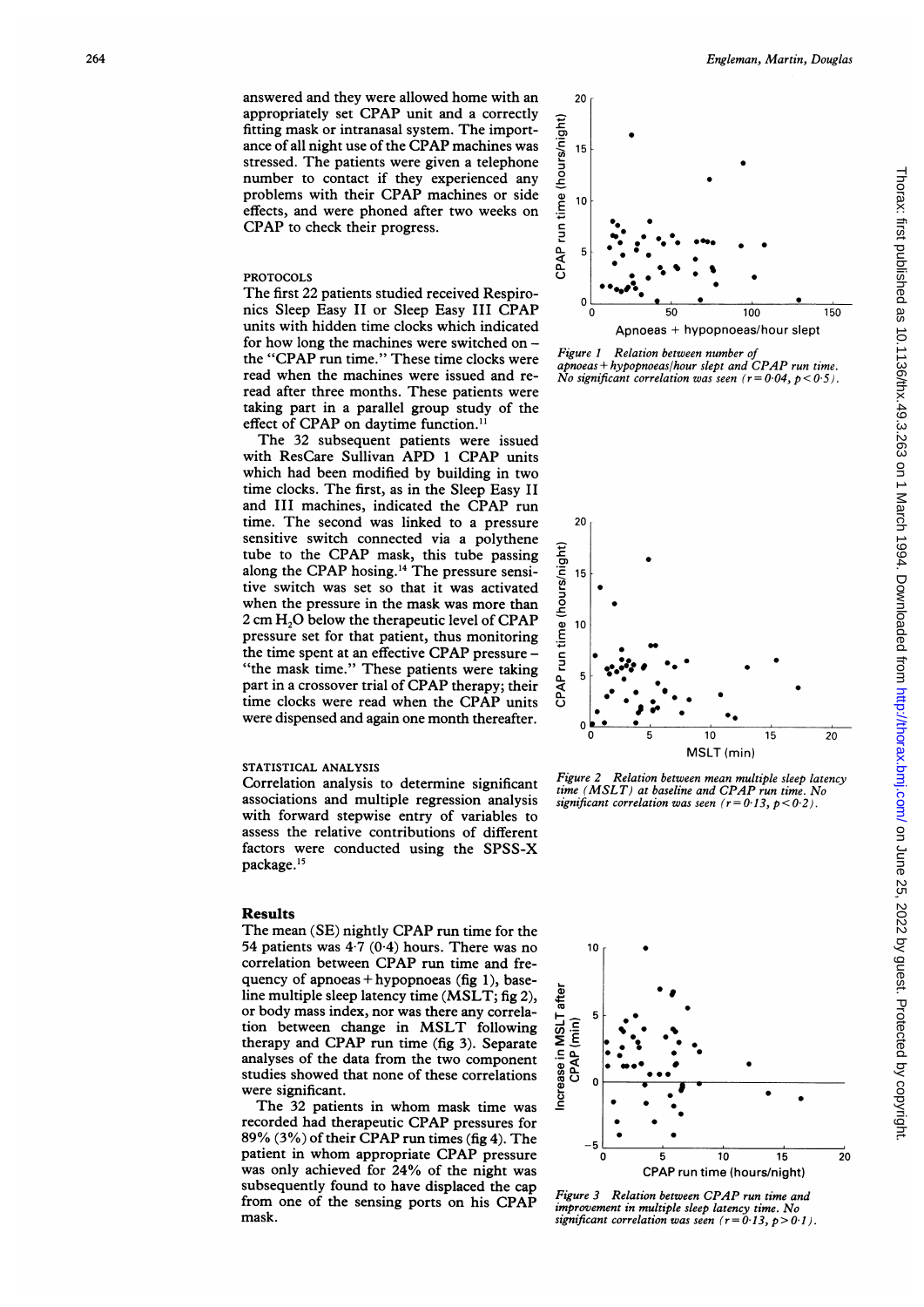

Figure <sup>4</sup> Relation between CPAP run time and CPAP mask time, the time at therapeutic CPAP pressure.

A total of <sup>13</sup> of these <sup>32</sup> patients (41%) contacted our staff to report problems associated with the use of their CPAP units. Nine complained of nasal congestion and were prescribed steroid nasal spray to relieve this side effect, two experienced dryness of the upper airway which was treated by humidification of the CPAP airstream, and five patients disliked the pressure effects of the CPAP system. Average CPAP mask time was higher in the patients reporting no problems with CPAP than in those reporting problems  $(4.1 (0.6) v 2.4 (0.4)$ hours/night;  $p = 0.02$ ), with a trend ( $p < 0.1$ ) towards higher CPAP run times in those patients reporting no problems  $(4.3 (0.6) v 2.8)$  $(0.6)$  hours/night).

The therapeutic CPAP pressure assessed for each patient during the CPAP titration run and given to these patients during the studies correlated significantly with the frequency of apnoeas + hypopnoeas ( $p < 0.001$ ), collar size  $(p<0.001)$ , the male sex  $(p<0.02)$ , and body mass index  $(p < 0.05)$ . Multiple regression showed that the most important variables in determining CPAP pressure were collar size  $(p < 0.005)$  and apnoea + hypopnoea frequency  $(p < 0.02)$ , which together explain 53% of the variance in prescribed CPAP pressure.

# Discussion

The average duration of CPAP use  $(4.7 \text{ hours})$ night) seems disappointing. However, these results have to be compared with those obtained by similar objective methods in other chronic conditions. For example, asthmatic patients have been shown by electronic monitoring devices to use their chronic treatment as instructed on only 37% of days,<sup>6</sup> and antiepileptic treatment was taken as prescribed on 39% of days in another study.'6

The results in our study are very similar to those in a contemporaneous study performed in two centres in North America for which the average duration of CPAP used by 35 patients with sleep apnoea/hypopnoea syndrome was 4.9 (2-0) hours/night, and the CPAP was received at the appropriate pressure for <sup>91</sup> % of the CPAP run time.'7 The subjects in that study only used their CPAP units for 66% of the nights, however, and we therefore deduce that their average CPAP use was 3-2 hours/

night. Similar results have been reported by another North American group.<sup>14</sup> CPAP run times averaging 5 <sup>1</sup> hours/night were obtained in a French sample of 45 patients.'8 Our results extend these observations by examining correlates between CPAP usage and severity of the sleep apnoea/hypopnoea syndrome, and indicate that there was no correlation between any measure of severity of the sleep apnoea/hypopnoea syndrome and objective CPAP use. This somewhat surprising result means, not only that patients with severe sleep apnoea/hypopnoea syndrome cannot be relied upon to comply with their therapy, but also that some patients with mild sleep apnoea/hypopnoea syndrome in terms of apnoea + hypopnoea frequency or objective daytime sleepiness (MSLT) use their CPAP therapy regularly. Our results also extend these previous observations by reporting results in British patients in whom CPAP units were provided free of charge. Theoretically this might reduce motivation to use CPAP in comparison with patients who had to pay for their own units, but our CPAP usage is similar to that in North America.<sup>17</sup>

CPAP therapy is obtrusive, and it is not surprising that patients do not use it all night every night. However, the results in this study indicate that CPAP usage is extremely variable between patients and that, on average, CPAP use is less than five hours/night. Even with this level of compliance, however, these patients have reported improvements in symptoms and we have identified statistically significant improvements in objective daytime sleepiness which, in the first sample of 22 patients, rose to 5.5 (0.4) minutes from a preCPAP level of  $3.5$  $(0.7)$  minutes.<sup>11</sup> It thus seems likely that the patients titrate their own CPAP use to provide an acceptable balance between the inconvenience of CPAP and the benefits of therapy.

The patients in whom mask time was monitored achieved satisfactory mask pressures for an average of 89% of the run time. These APD <sup>1</sup> CPAP units had built-in delay timers which allowed the patients to ramp up their CPAP pressure, achieving therapeutic CPAP pressure within 20 minutes of the machine being switched on. One would therefore anticipate that optimal CPAP pressure would only be achieved for 93% of the night in patients using a 20 minute delay on one occasion if the machine was switched on for the average 4.7 hours/night. It thus seems that these patients are achieving satisfactory CPAP pressures for most of the time during which the CPAP machines are switched on, with the one noticeable exception of the patient whose pressure monitor port cap was displaced. Thus, while monitoring the time at the appropriate CPAP pressure is the ideal method of monitoring compliance and manufacturers should work towards this end, recording the time for which the machine is switched on appears to give a good measure of CPAP use. We would recommend that, as <sup>a</sup> minimum, the machine run time should be regularly recorded in all patients receiving CPAP therapy.

Our study documents <sup>a</sup> relatively high inci-